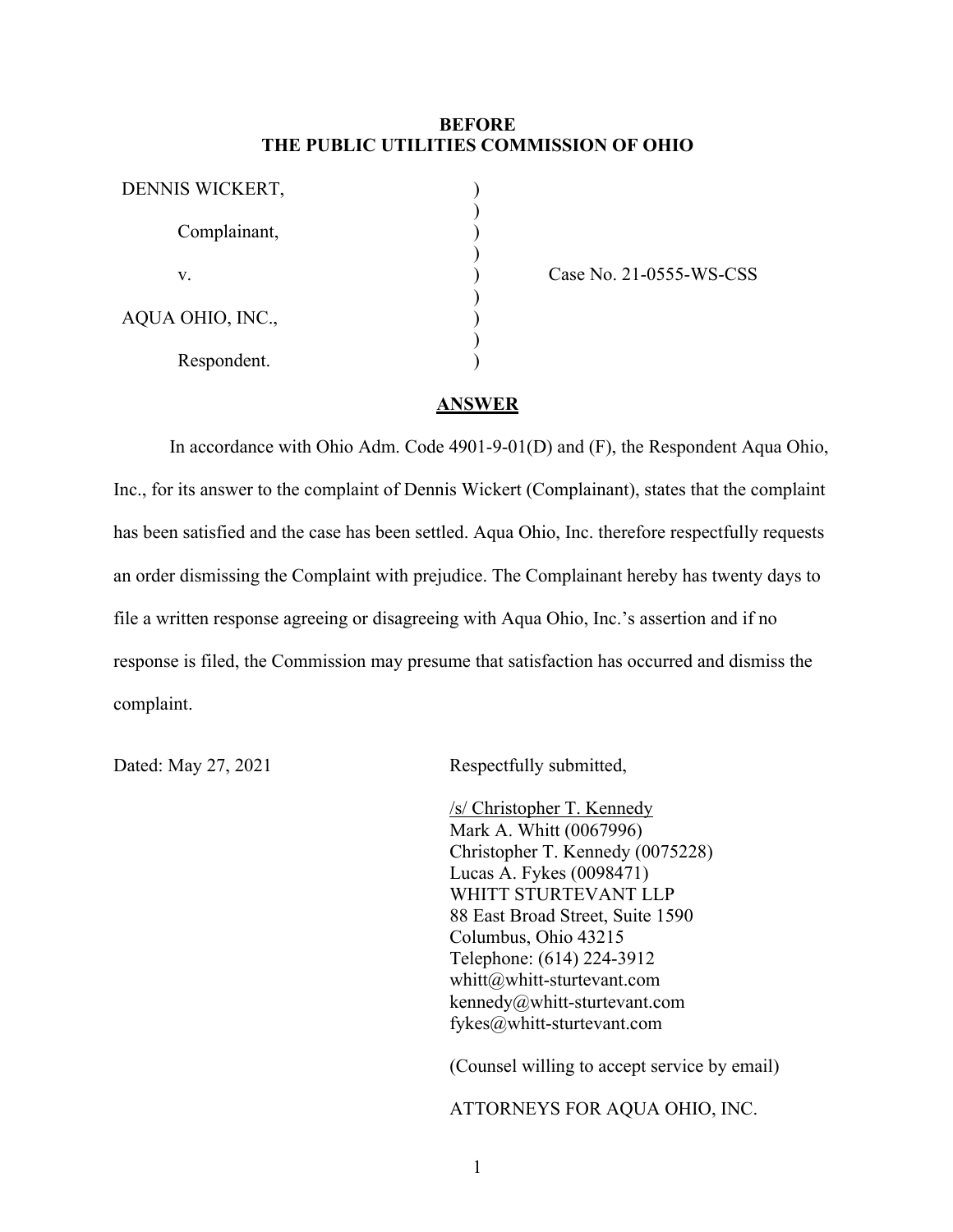## **CERTIFICATE OF SERVICE**

I hereby certify that a copy of the foregoing Answer was served by mail to the following

person this 27th day of May 2021:

Dennis Wickert 68 ½ Perry St. Tiffin, OH 44883

> /s/ Lucas A. Fykes One of the Attorneys for Aqua Ohio, Inc.